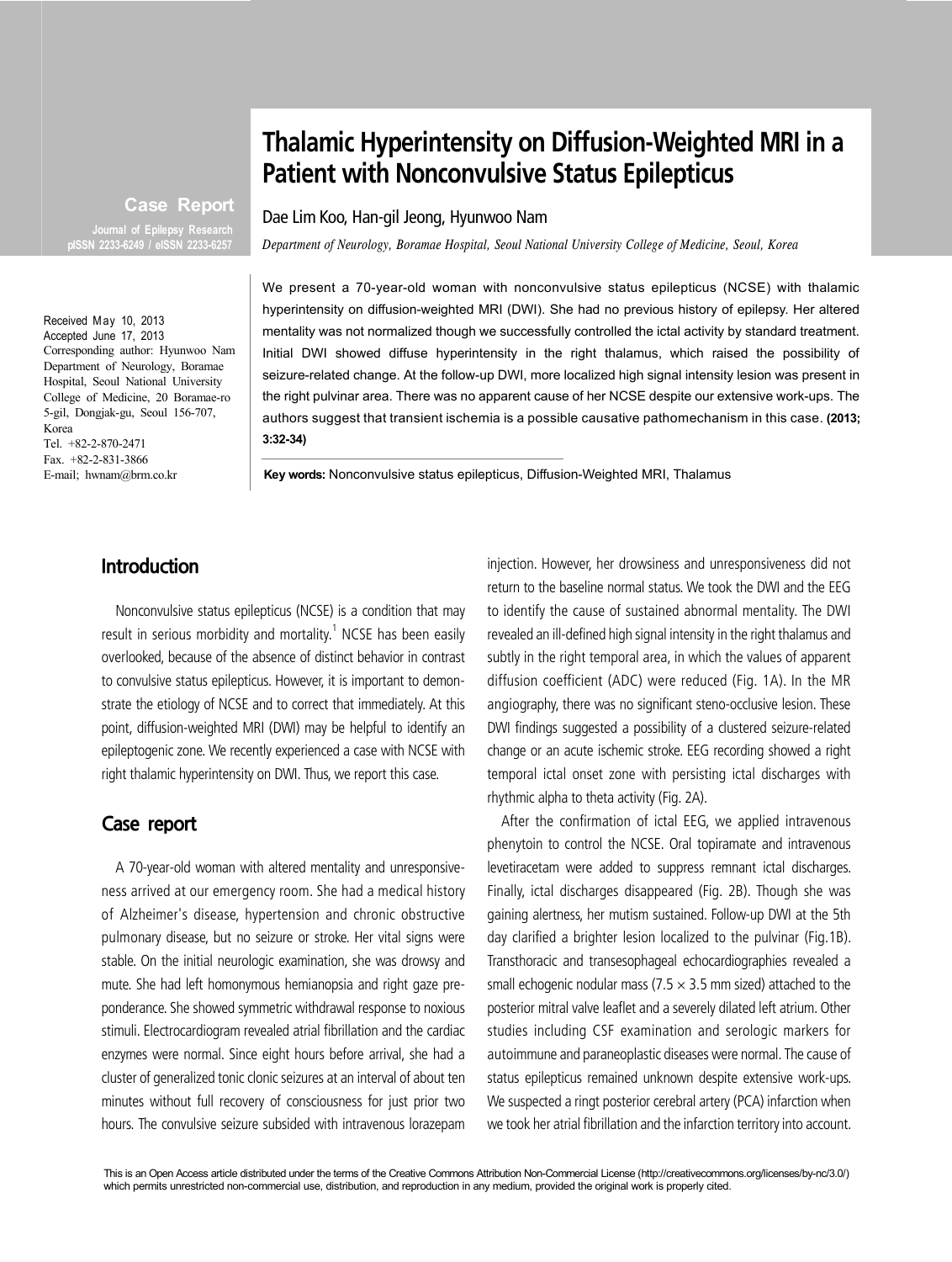

Figure 1. Diffusion-weighted MR images (DWI) and apparent diffusion coefficient (ADC). (A) Initial DWI showed high signal intensity in the entire right thalamus, in which the value of ADC was reduced. (B) High signal intensity was well-localized on the right pulvinar area in the follow-up DWI.

| А                                                                                                    |               |                                       |                                                                                                               |       |        |
|------------------------------------------------------------------------------------------------------|---------------|---------------------------------------|---------------------------------------------------------------------------------------------------------------|-------|--------|
| ۲۹٬Ep1-E7mr/www.newwww.newww.news/www.news/www.news/descars.com/www.news/www.news/www.news/atwise.co |               |                                       |                                                                                                               |       |        |
| http://www.https.com/www.and/www.https/www.https/www.http://www.https/www.https/www.https/www.https/ |               |                                       |                                                                                                               |       |        |
|                                                                                                      |               |                                       |                                                                                                               |       |        |
|                                                                                                      |               |                                       |                                                                                                               |       |        |
| g/#p2F8yMMnvmmpvVMnVNM/MMmprvmmvMy funniummmthacammaninanauuummlmmanin                               |               |                                       |                                                                                                               |       |        |
| MF8.F4mphml/Wylm/WWMMMMMmm/hWrm/dlwm/hommmmmmmmmmmmmmm                                               |               |                                       |                                                                                                               |       |        |
|                                                                                                      |               |                                       |                                                                                                               |       |        |
| not 6.02 por was populated manufacture                                                               |               |                                       | a mana a mana a mana a mana a mana a mana a mana a mana a mana a mana a mana a mana a mana a mana a mana a ma |       |        |
| WFD1-F3Mp44MpxM4Mmmm1xMmMfp4MmmmnVMMMMMmmmmmmmmmmmmmmmmmmmmm                                         |               |                                       |                                                                                                               |       |        |
| wesicspaphysomethylanethylanyhylanyhylanyhanyhylanyhylanyhylanananyhylanananyhyeisenyhy              |               |                                       |                                                                                                               |       |        |
| Mc3.P3.MWwmrufwynnydughymaelythumanitynaethyd power yn formaniadau paramintan                        |               |                                       |                                                                                                               |       |        |
| WP3.01W/WmWww.VM/WWWWww.WWW.ma                                                                       |               |                                       |                                                                                                               |       |        |
|                                                                                                      |               |                                       |                                                                                                               |       |        |
| M <b>F4.C4.</b> Marchine mp/al/maymphae/la/w/mp/al/jed/jt prominantoponovnationalmarining            |               |                                       |                                                                                                               |       |        |
|                                                                                                      |               |                                       |                                                                                                               |       |        |
| mp402n/www.mn/whathamnnmmmmmmmmmm                                                                    |               |                                       |                                                                                                               |       |        |
| <b>AMFZ-CZ</b> ANALAMM                                                                               | montanamental |                                       |                                                                                                               |       |        |
|                                                                                                      | VV.           |                                       |                                                                                                               |       |        |
| -[Photic]                                                                                            |               |                                       |                                                                                                               |       | 100 µV |
|                                                                                                      |               | ومستحصل والمستعاد والمستعمل والمستحدث |                                                                                                               |       |        |
|                                                                                                      |               |                                       |                                                                                                               | 1 sec |        |

**Figure 2.** EEG in this patient. (A) In the first EEG, persisting ictal discharges of alpha frequency in the right temporal area were noted. (B) Follow-up EEG showed suppressed rhythms in the right hemisphere after intravenous antiepileptic drugs.

As CHA<sub>2</sub>DS<sub>2</sub>-VASc score was 3, it was reasonable to start anticoagulation irrespective of the feasible mechanism of the seizure.<sup>2</sup> Altered mentality with global aphasia persisted despite the adequate treatment.

## **Discussion**

We report a case of NCSE associated with a unilateral and diffuse thalamic hyperintensity in the DWI, which was localized to the pulvinar area in the follow-up DWI on day 5. In this patient, the possible mechanism of NCSE might be a transient ischemic attack or a stroke in the right PCA territory because of the cardiac arrhythmia she had. We authors suggest a decreased perfusion in the right PCA territory provoked status epilepticus.

NCSE is defined as a change in behavior and/or mental processes from baseline associated with continuous epileptiform discharges in the EEG. $^3$  It is unclear which brain structures are engaged in the development of NCSE. One study suggested that thalamic dysfunction might participate in the pathogenesis of status epilepticus.<sup>4</sup> In line with advanced neuroimaging techniques, higher resolution MR scan with DWI is helpful to identify etiologic factor in status epilepticus. Transient focal hyperintensity on DWI with corresponding decrease of the ADC is an increasingly-recognized phenomenon in the peri-ictal phase of epileptic seizures or acute stroke.<sup>5,6</sup> It has been described in experimental models and human subjects with status epilepticus.<sup>5,7</sup> The DWI changes in status epilepticus may be associated with enhanced energy metabolism, hyperperfusion and cell swelling as a consequence of increased ictal activity.<sup>8,9</sup> In a large series of patients with poststroke seizures, 9% had status epilepticus. Changes in cerebral blood flow, hypoxia, involvement of the cerebral cortex by hemorrhages or infarcts, and the development of epileptogenic changes in cortical neurons, their connections, or their environment have been proposed as potential mechanisms underlying seizures in patients with stroke.<sup>5</sup>

We experienced a case of NCSE with a right thalamic DWI hyperintensity, the mechanism of which is presumed to be a transient ischemic attack or a stroke based on the risk factor, involved terrotory, and acceptable causal relationship. Serial EEG and DWI measures are helpful to delineate the time course and to infer the underlying diagnosis.

### **References**

1. Treiman DM, Meyers PD, Walton NY, et al. A comparison of four